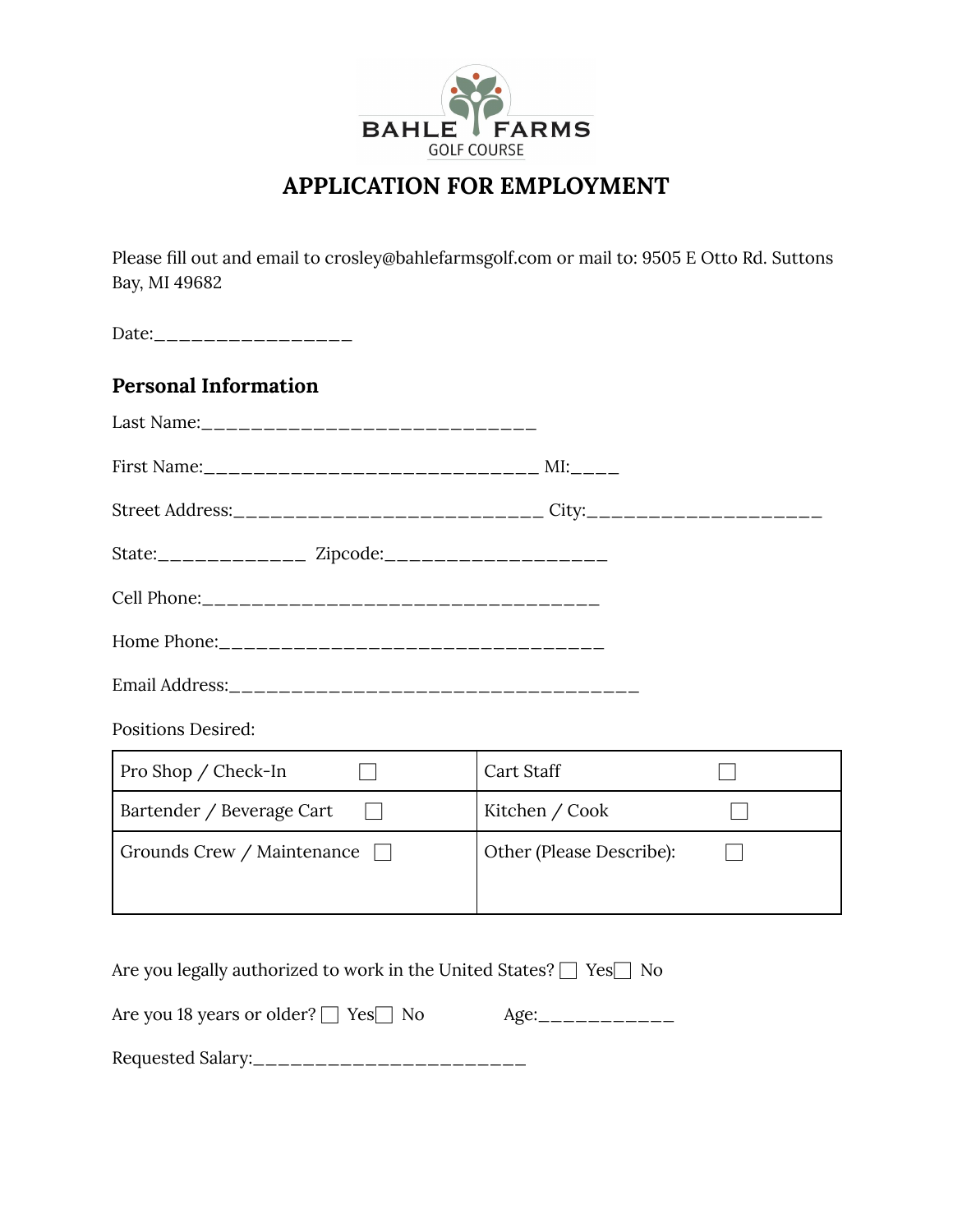How did you hear about Bahle Farms Golf Course?

| Do you have any friends or relatives working here? $\Box$ Yes $\Box$ No                |
|----------------------------------------------------------------------------------------|
|                                                                                        |
| Have you ever been convicted of a crime? $\Box$ Yes $\Box$ No                          |
| If yes, please give a date, city, and nature of the                                    |
|                                                                                        |
|                                                                                        |
| (The existence of a crime will not automatically disqualify you from employment        |
| consideration)                                                                         |
|                                                                                        |
| Date Available to Start Work: __________ Hours Desired Per Week: ___________           |
| Please Circle Days Available To Work: Mon Tues Wed Thurs Fri Sat Sun                   |
| Circle one: Full Time Part Time                                                        |
| Are you willing to work overtime? Ses No                                               |
| Are there any days or hours that you are not available to work? Please indicate below. |
|                                                                                        |
|                                                                                        |
|                                                                                        |
| Do you have reliable transportation to and from work?___________________________       |
| Why do you want to work at Bahle Farms Golf Course?                                    |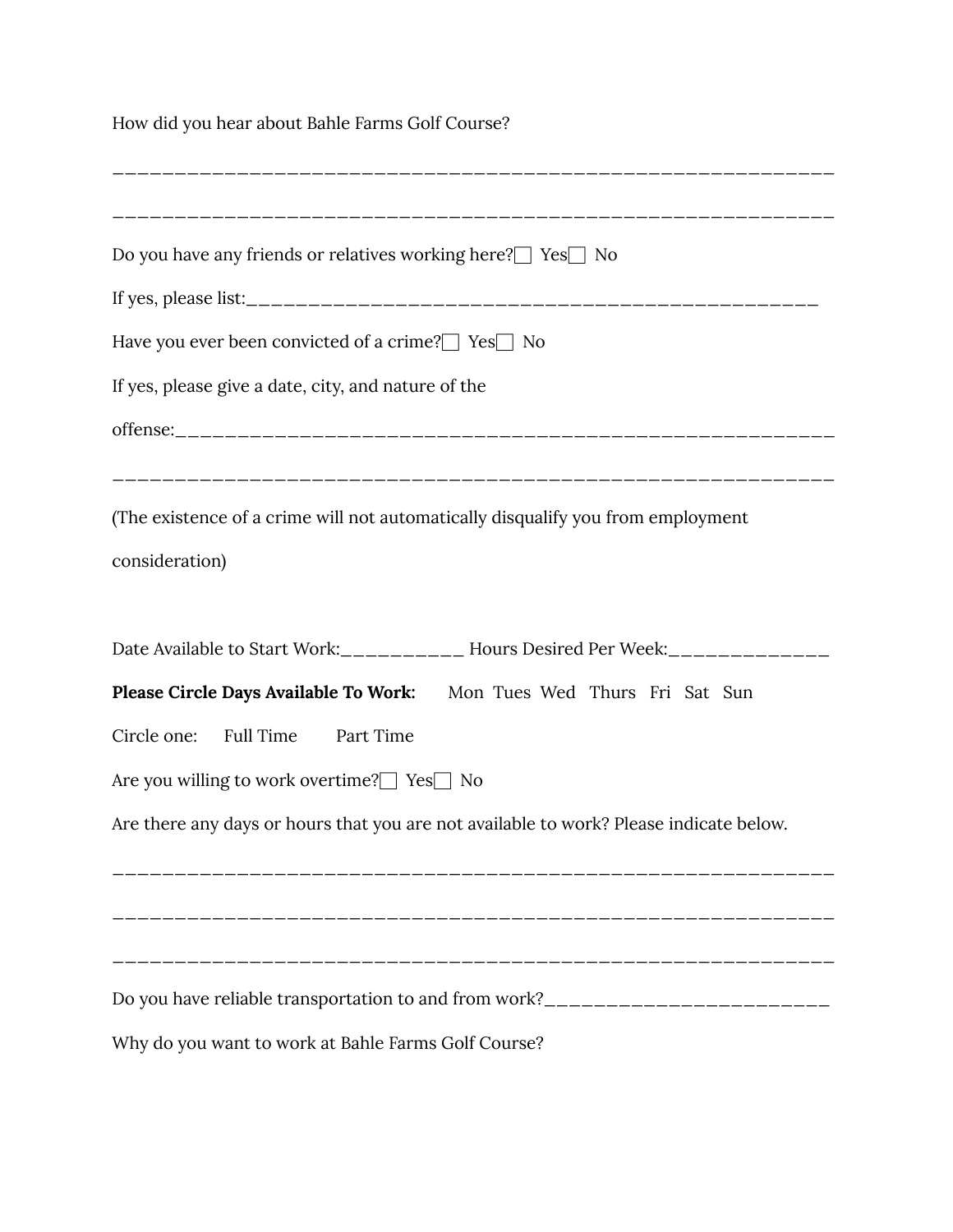| <b>Education</b>                  |                                                                                        |                          |       |
|-----------------------------------|----------------------------------------------------------------------------------------|--------------------------|-------|
|                                   | Please Circle the Highest Level of Education Received:                                 |                          |       |
|                                   | Current Student High School Diploma/GED                                                | <b>Associates Degree</b> | BA/BS |
|                                   | M.A.                                                                                   | Other                    |       |
|                                   |                                                                                        |                          |       |
|                                   | Please List Schools Attended, Starting with Most Recent:                               |                          |       |
| School                            | City/State                                                                             | Degree and Area of Study |       |
|                                   |                                                                                        |                          |       |
|                                   |                                                                                        |                          |       |
|                                   |                                                                                        |                          |       |
| <b>Skills and Work Experience</b> |                                                                                        |                          |       |
|                                   | What skills and other related experience do you have that would qualify you to work at |                          |       |
| <b>Bahle Farms Golf Course?</b>   |                                                                                        |                          |       |
|                                   |                                                                                        |                          |       |
|                                   |                                                                                        |                          |       |
|                                   |                                                                                        |                          |       |
| <b>Work History</b>               |                                                                                        |                          |       |

Please begin by listing your most recent employment first. Please complete it in full. You may attach a resume and include military service and verifiable volunteer work.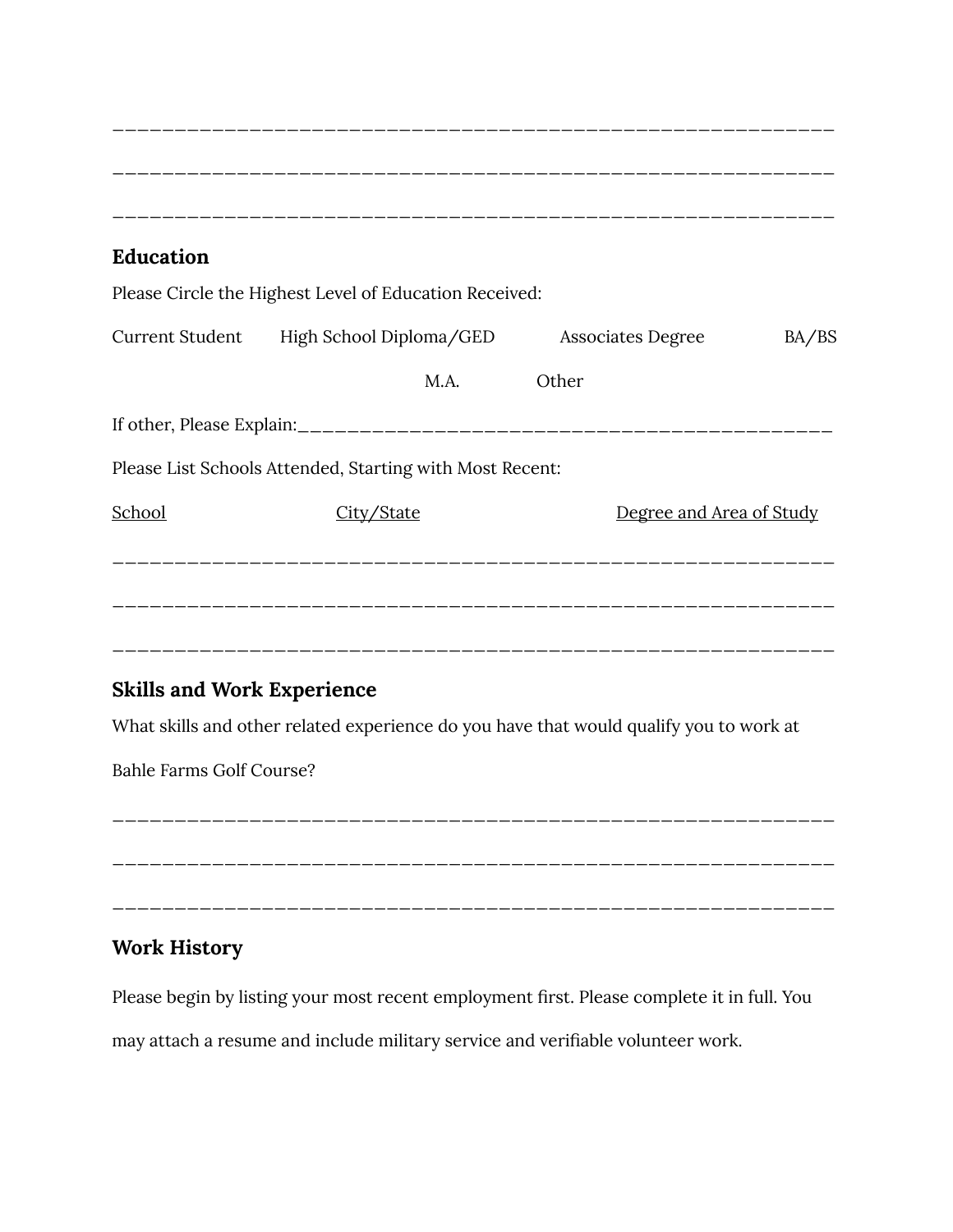| City:___________________________ State:_____________________ |  |  |  |
|--------------------------------------------------------------|--|--|--|
| Zipcode:________________                                     |  |  |  |
|                                                              |  |  |  |
|                                                              |  |  |  |
|                                                              |  |  |  |
| Work Performed:                                              |  |  |  |
|                                                              |  |  |  |
| Dates: Start: __________ End: __________                     |  |  |  |
| Rate of Pay: Start:_________ End_________                    |  |  |  |
| Reason For Leaving:                                          |  |  |  |
|                                                              |  |  |  |
|                                                              |  |  |  |
| Address:__________________________________                   |  |  |  |
| City:__________________________ State:____________________   |  |  |  |
| Zipcode:_______________                                      |  |  |  |
|                                                              |  |  |  |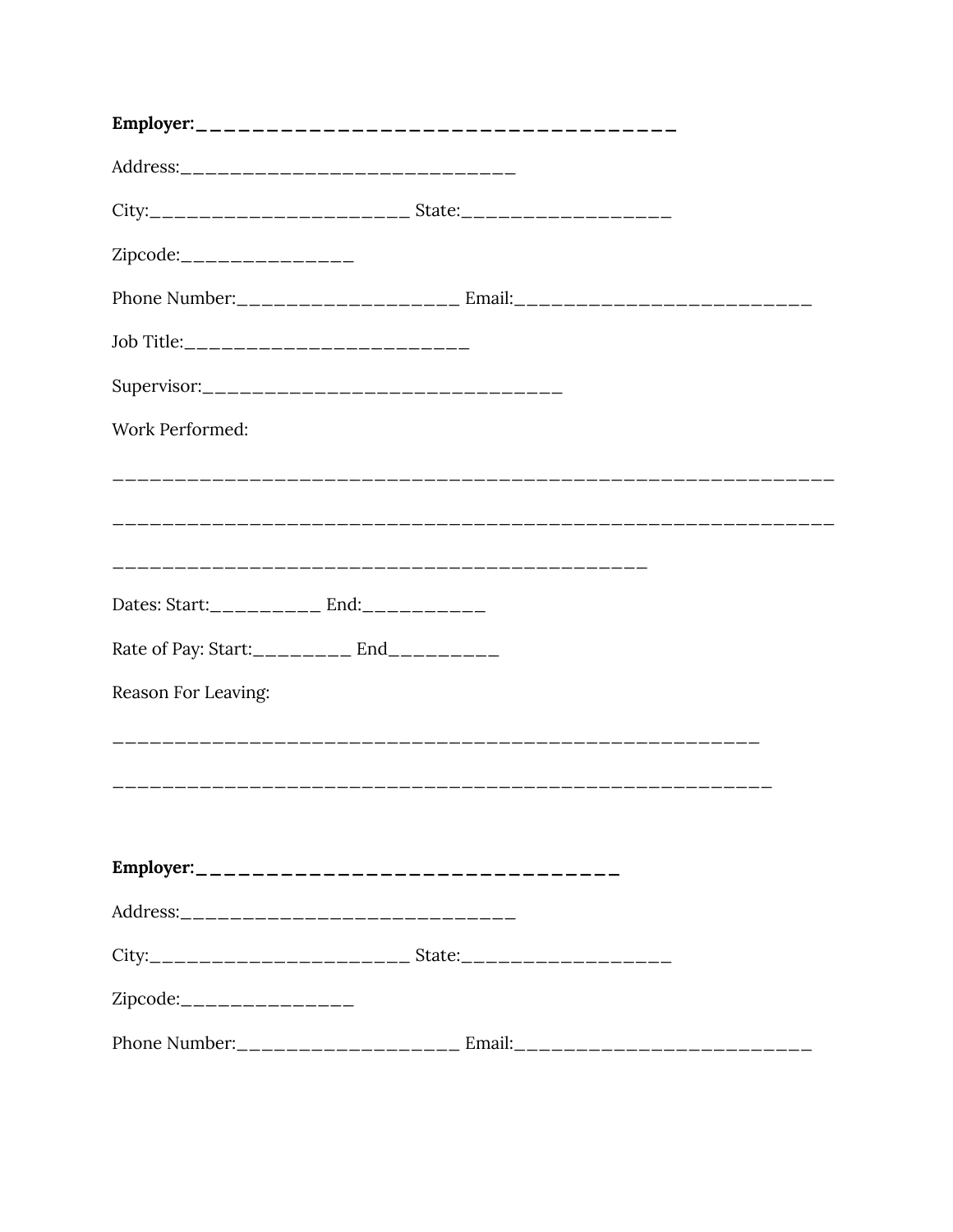| Work Performed:                                            |  |  |
|------------------------------------------------------------|--|--|
|                                                            |  |  |
| Dates: Start:___________ End:___________                   |  |  |
| Rate of Pay: Start:_________ End_________                  |  |  |
| Reason For Leaving:                                        |  |  |
|                                                            |  |  |
|                                                            |  |  |
|                                                            |  |  |
|                                                            |  |  |
|                                                            |  |  |
| City:__________________________ State:____________________ |  |  |
| Zipcode:_______________                                    |  |  |
|                                                            |  |  |
|                                                            |  |  |
|                                                            |  |  |
| Work Performed:                                            |  |  |
|                                                            |  |  |
| Dates: Start:___________ End:__________                    |  |  |
| Rate of Pay: Start:_________ End_________                  |  |  |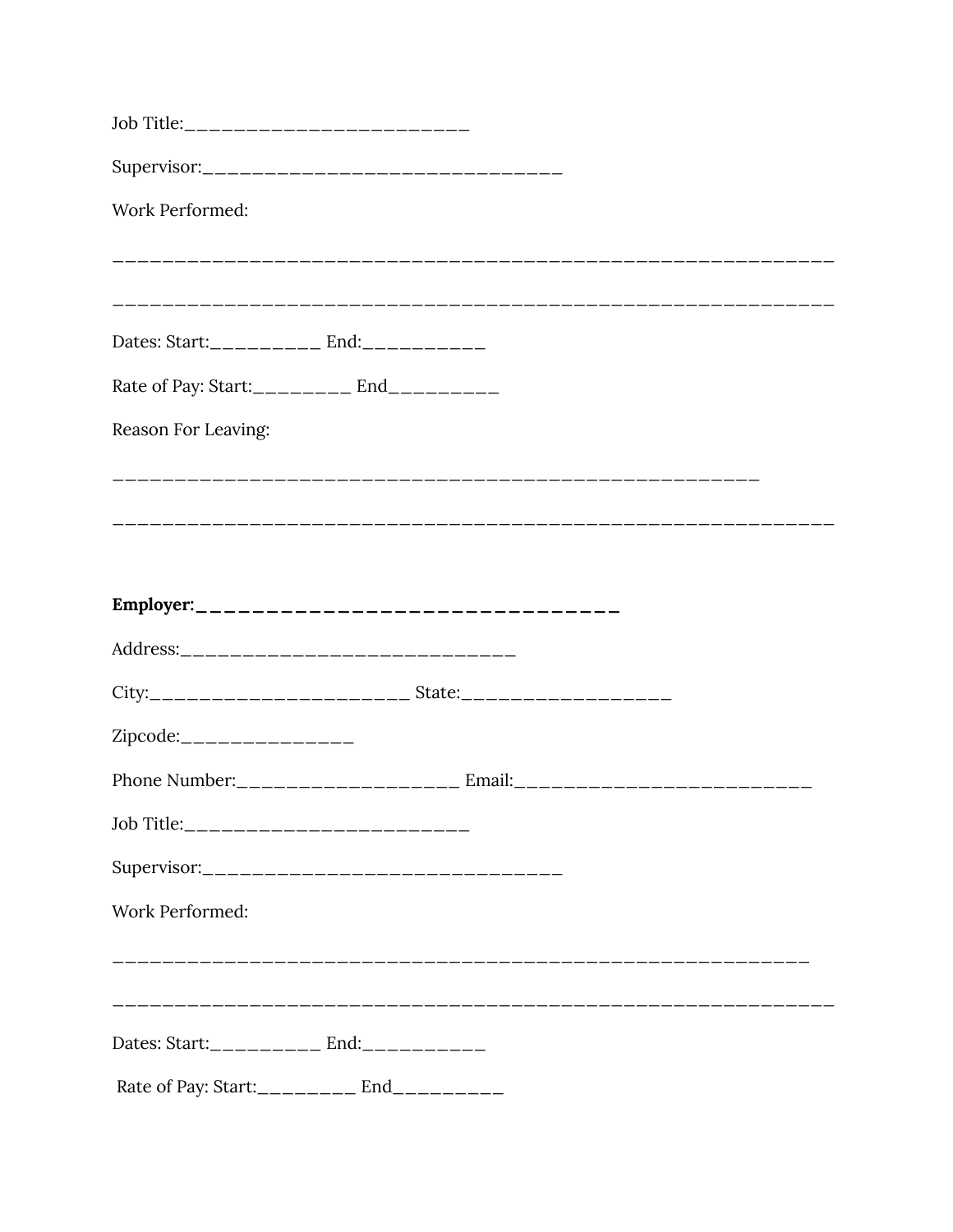### Reason For Leaving:

### **References**

Please list up to three people we may contact - Do not include immediate relatives or

| former employers. |  |
|-------------------|--|
|                   |  |
|                   |  |
|                   |  |
|                   |  |
|                   |  |
|                   |  |
|                   |  |

| Name:          |  |
|----------------|--|
|                |  |
| Email Address: |  |